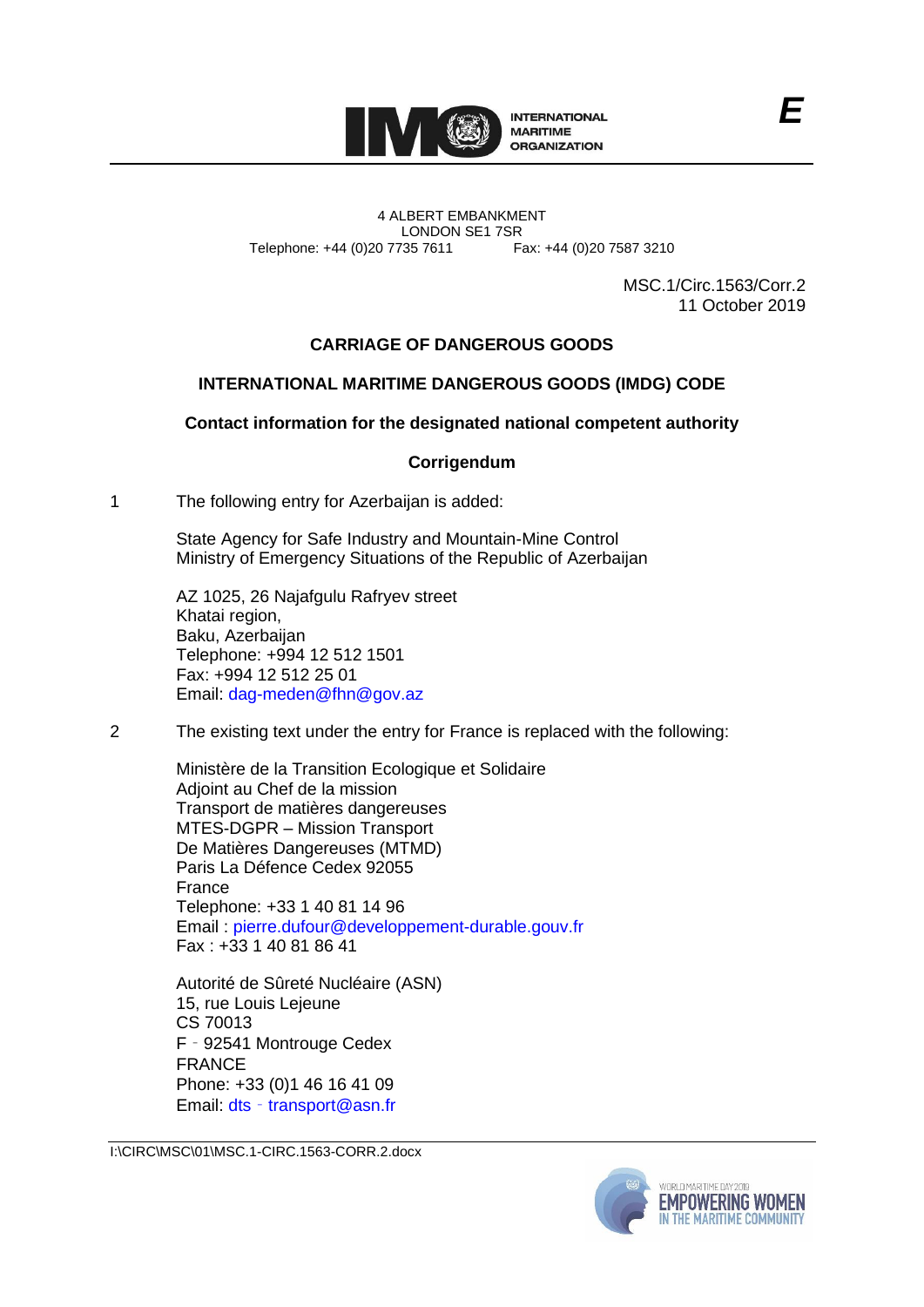3 The existing text under the entry for Iceland is replaced with the following:

Iceland Transport Authority (ICETRA) Armuli 2 108 Reykjavik Iceland Telephone: +354 480 6000 Email: [samgongustofa@samgongustofa.is](mailto:samgongustofa@samgongustofa.is)

4 The existing text under the entry for Indonesia is replaced with the following:

Director of Sea and Coast Guard Directorate General of Sea Transport Ministry of Transportation of the Republic of Indonesia Indonesia Email: [kplp\\_imdgcode@dephub.go.id](mailto:kplp_imdgcode@dephub.go.id) [Kplp\\_syahbandar@dephub.go.id](mailto:Kplp_syahbandar@dephub.go.id)

5 The existing text under the entry for Japan is replaced with the following:

Inspection and Measurement Division Maritime Bureau Ministry of Land, Infrastructure, Transport and Tourism 2-1-3 Kasumigaseki, Chiyoda-ku Tokyo Japan Telephone: +81 3 5253 8639 Telefax: +81 3 5253 1644 Email: [hqt-MRB\\_KSK@ml.mlit.go.jp](mailto:hqt-MRB_KSK@ml.mlit.go.jp)

6 The existing text under the entry for Norway is replaced with the following:

Norwegian Maritime Authority Smedasundet 50A N-5528 Haugesund Norway Telephone: +47 5274 5000 Telefax: +47 5244 5001 Email: postmottak@sjofartsdir.no

Certification of Packaging and IBCs: DNV GL A/S Veritasveien 1 N-1322 Hovic Norway Telephone: +47 6757 9900 Email: [MOANO378@dnvgl.com](mailto:MOANO378@dnvgl.com)

NET Emballasje-org Produkttesting AS Blekebakkvegen 45 N-3950 Brevik Norway Telephone: +47 951 98 187 Email: [info@net17025.com](mailto:info@net17025.com)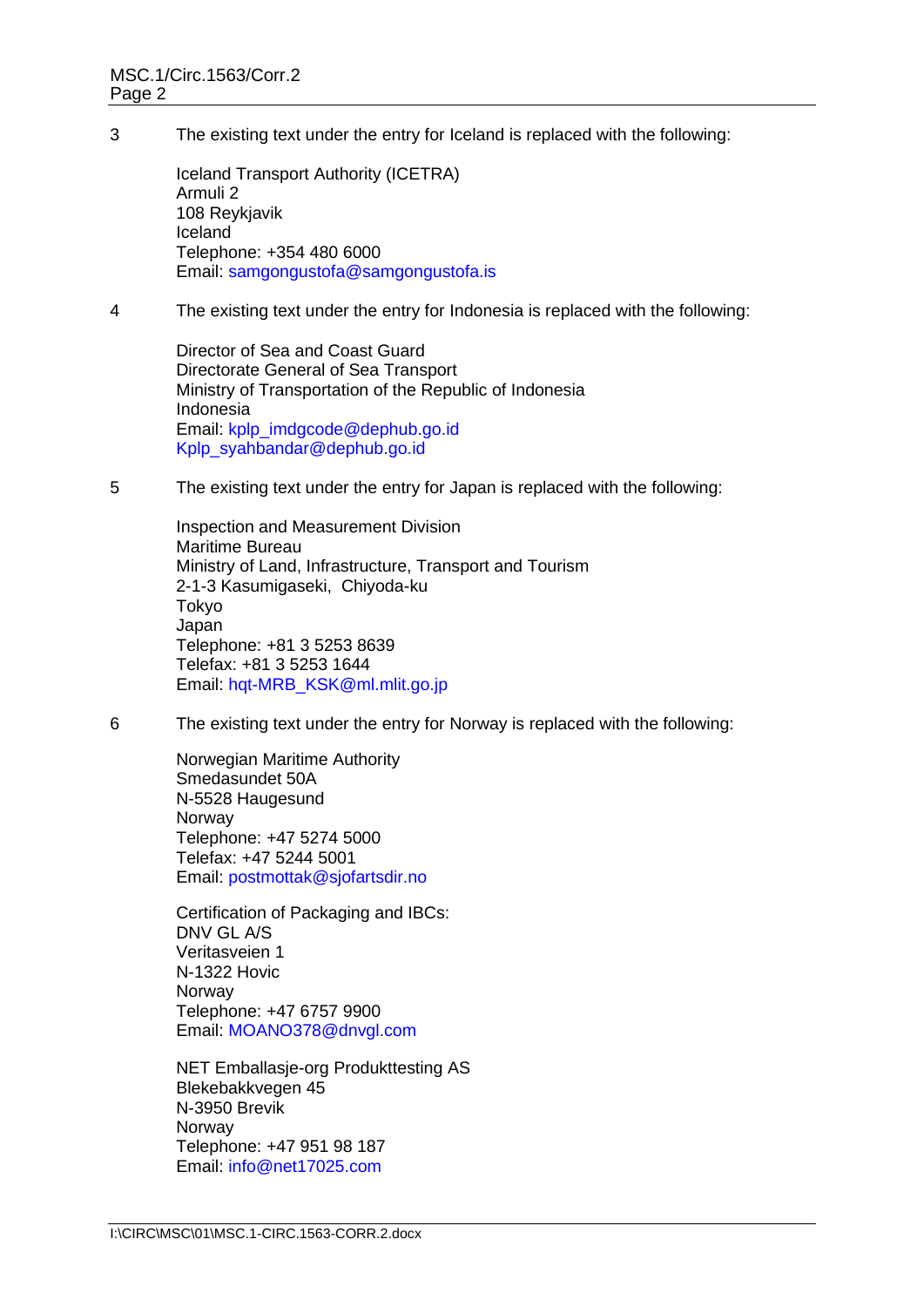Certification of CSC containers: DNV GL A/S Veritasveien 1 N-1322 Hovik Norway Telephone: +47 6757 9900 Email: [MOANO378@dnvgl.com](mailto:MOANO378@dnvgl.com)

Lloyd's Register EMEA P.O. Box 1562 Vika N-0253 Oslo **Norway** Telephone: +47 2323 9270 Telefax: +47 2323 92 71 Email: [oslo@lr.org](mailto:oslo@lr.org)

Certifications of IMO Tanks DNV GL A/S Veritasveien 1 N-1322 Hovik **Norway** Telephone: +47 6757 9900 Email: [MOANO374@dnvgl.com](mailto:MOANO374@dnvgl.com)

7 The existing text under the entry for Portugal is replaced with the following:

Direção-Geral de Recursos Naturais, Segurança e Serviços Marítimos (DGRM) Av. Brasilia 1449-030 Lisboa Portugal Telephone: +351 213 035 700 Fax: +351 213 035 702 Email: [dgrm@dgrm.mm.gov.pt](mailto:dgrm@dgrm.mm.gov.pt)

8 The existing text under the entry for the Russian Federation is replaced with the following:

Department of State Policy for Maritime and River Transport Ministry of Transport of the Russian Federation Rozhdestvenka Street, 1, bldg. 1 Moscow 109012 Russian Federation Telephone: +7 499 495 05 50 Fax: +7 499 495 00 00 (ext. 0559) Email: rusma@mintrans.ru

*Organizations authorized for approval, acceptance and all consequential activities related to IMO Type tanks, CSC containers, Intermediate Bulk Containers (IBCs) and packaging*: